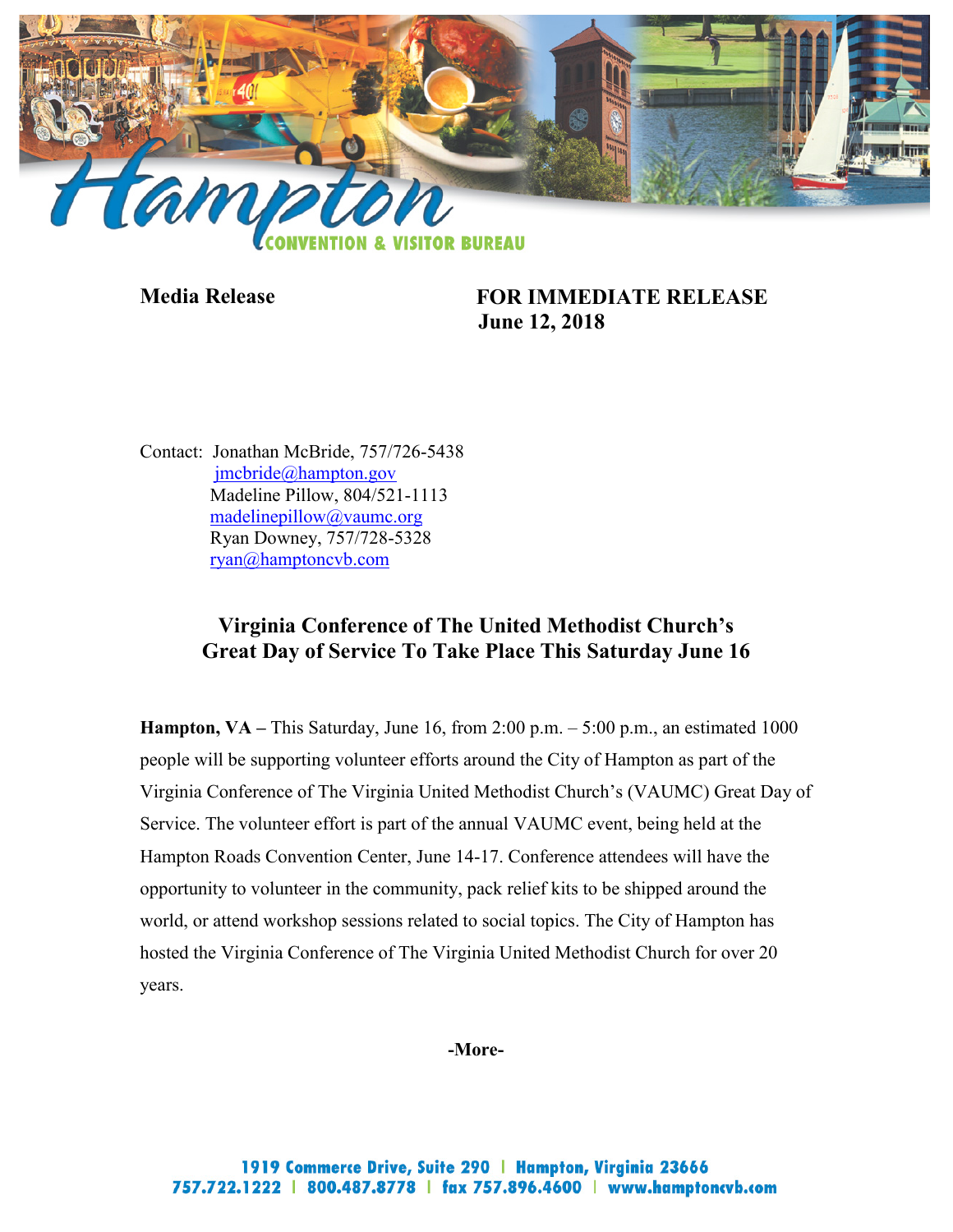## **Virginia Conference of The United Methodist Church's Great Day of Service To Take Place This Saturday June 16- Page 2**

Community volunteer opportunities will be located at 10 different sites across the city, including cemeteries, parks, waterways, alleyways, and more.

According to Virginia Conference United Methodist's Church Director of Communications Madeline Pillow, "Bishop Sharma D. Lewis' vision for the conference is to be disciples of Jesus Christ who are lifelong learners who influence others to serve. Methodist Church Founder John Wesley emphasized service to others and Bishop Lewis feels it is extremely important to find ways to be in service of the Hampton community while in town for the three-day event."

While the work is being done by VAUMC conference attendees, Hampton's Housing  $\&$ Neighborhood Services Division has been assisting conference planners in connecting volunteers to neighborhood leaders and community service opportunities.

For the City of Hampton, not only is this an opportunity to connect volunteers with meaningful projects, it is an opportunity to practice coordinating city-wide volunteer efforts during future hurricane recovery events. Such events will require the city to ensure outside groups of volunteer organizations are support and directed to areas of impact.

For more information on the Great Day of Service, or to find out how you can be involved in future volunteer efforts, please contact Jonathan McBride, [jmcbride@hampton.gov,](mailto:jmcbride@hampton.gov) or Anna Hammond, [anna.hammond@hapmpton.gov,](mailto:anna.hammond@hapmpton.gov) with the Community Development Department at 757/727-6140.

The Virginia Conference of The Virginia United Methodist Church oversees almost 1,200 churches and 330,000 members in Virginia as part of The United Methodist

**-More-**